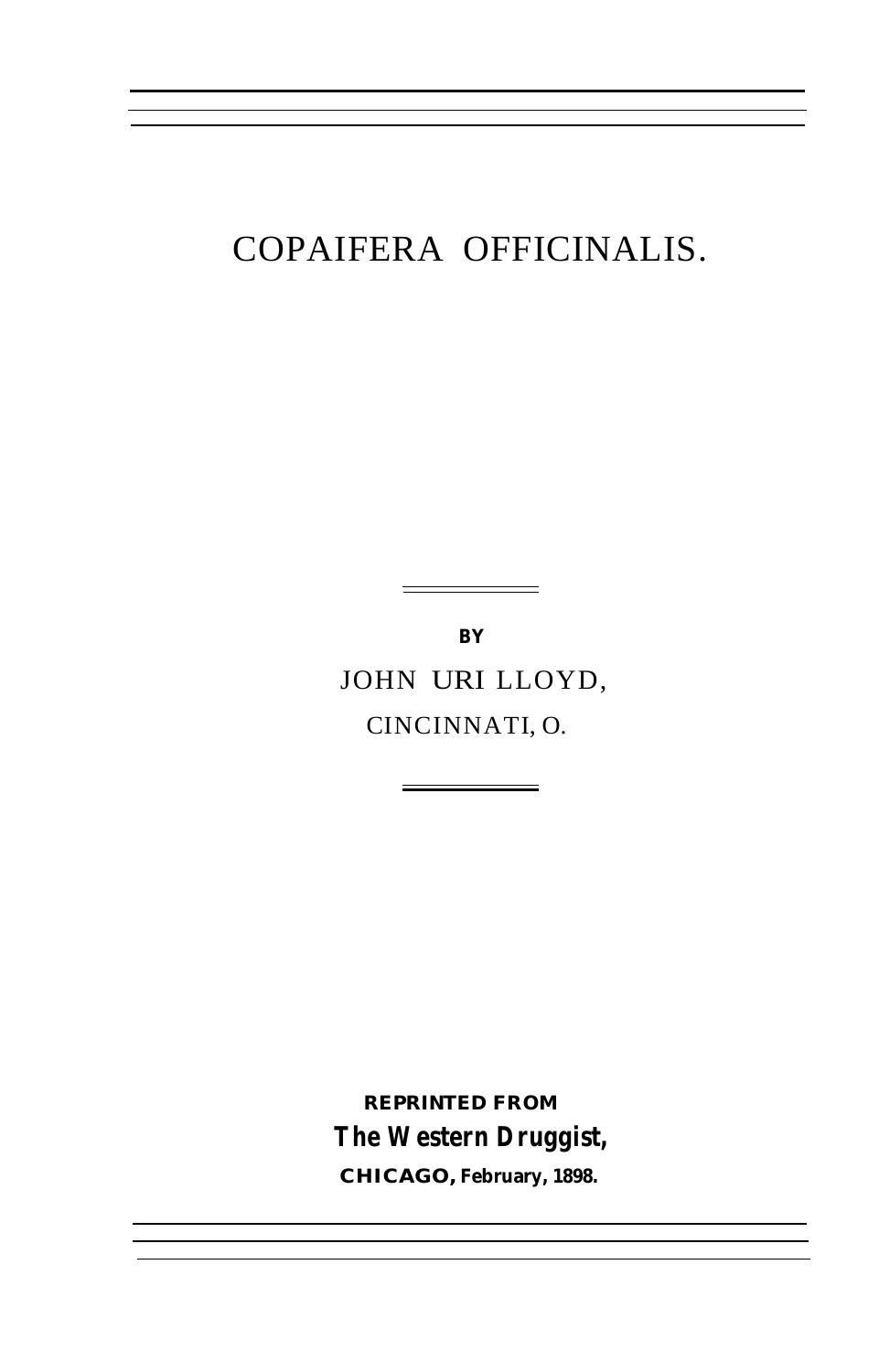# COPAIFERA OFFICINALIS.\*<sup>1</sup>

# BY JOHN URI LLOYD.

#### BOTANICAL DESCRIPTION AND HISTORICAL NOTES

Copaiba (popularly known as balsam of copaiba) is obtained from South America, principally from Brazil and Venezuela, being produced by numerous species of the genus Copaifera. This genus belongs to the suborder of caesalpinieae, of the vast order of leguminosae, and differs from the ordinary type of the order, as we usually know it, in having more regular flowers (papilionaceous), resembling in this respect our honey-locust (*Gleditschiatriacanthos*) and coffeenut (*Gymnocladus*) tree.

The various species of copaifera usually are small trees (sometimes shrubs) which grow in tropical America. The flowers are small, borne in axillary terminal panicles. The calyx consists of four sepals<sup> $2**$ </sup>, or rather a calyx divided almost to the base with four segments. The segments are thick, smooth outside, white (petaloid) and silver-hairy inside, nearly equal, the upper slightly larger. There are no petals. The stamens are eight or ten, with long slender filaments. The pistil consists of a stipitate two-ovuled ovary,

<sup>1\*</sup>The thanks of the writer are extended to Mr. C. G. Lloyd for botanical notes, and to Dr. Sigmond Waldbott, librarian of the Lloyd library, for invaluable assistance 2 \*\*Bentley and Trimen state five, but their plate only shows four, and this number according to Bentham and Hooker is characteristic of the genus.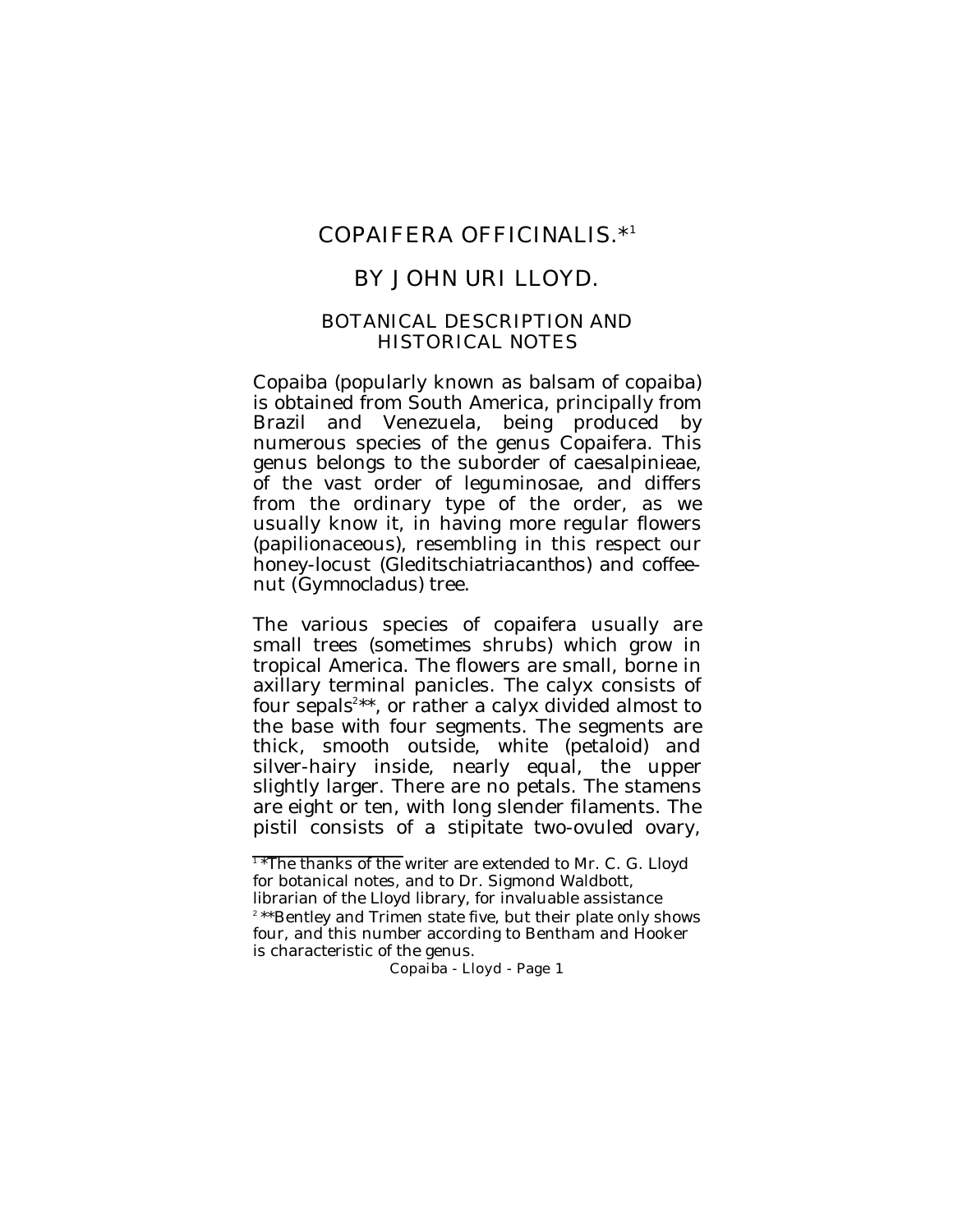densely hairy outside, bearing a slender style. The fruit is a short, thick, oneseeded legume. The leaves of the tree consist of an even number of pinnae, excepting in the species *C. Beyrichii* (Hayne)8; the leaflets are smooth, thick, entire. In general appearance the leaves remind us of those of our rhus venenata, though this shrub has odd-pinnate leaves.

Flueckiger12 traced the record of what is probably the first printed statement regarding a resiniferous tree other than the pine, dating back to the last decade of the fifteenth century. He quotes from Michael Herr, "Die Neue Welt der Landschaf ten und Insulen," Strassburg, 1534, which contains a report made by Petrus Martyr of Anghiera to Pope Leo X, wherein this tree is mentioned under the name *copei*.

The next available record dates from a publication of the year 16251 wherein a Portuguese monk, probably Manoel Tristaon, of the convent of Bahia contributes an extensive chapter on Brazil and its products. On page 1308, immediately following the description of *Cabueriba* (or Peru balsam tree) he says: "Cupayba. For wounds. Cuypaba is a fig tree, commonly very high, straite and big; it hath much oile, within; for to get it they cut the tree in the middest, where it hath the vent, and there it hath this oil in so great abundance that some of them doe yield a quarterne of oile and more; it is very clear of the color of oile; it is much set by for wounds, and taketh away all the skarre. It serveth also for lights and burne well; the beasts knowing the vertue thereof doe come and rubbe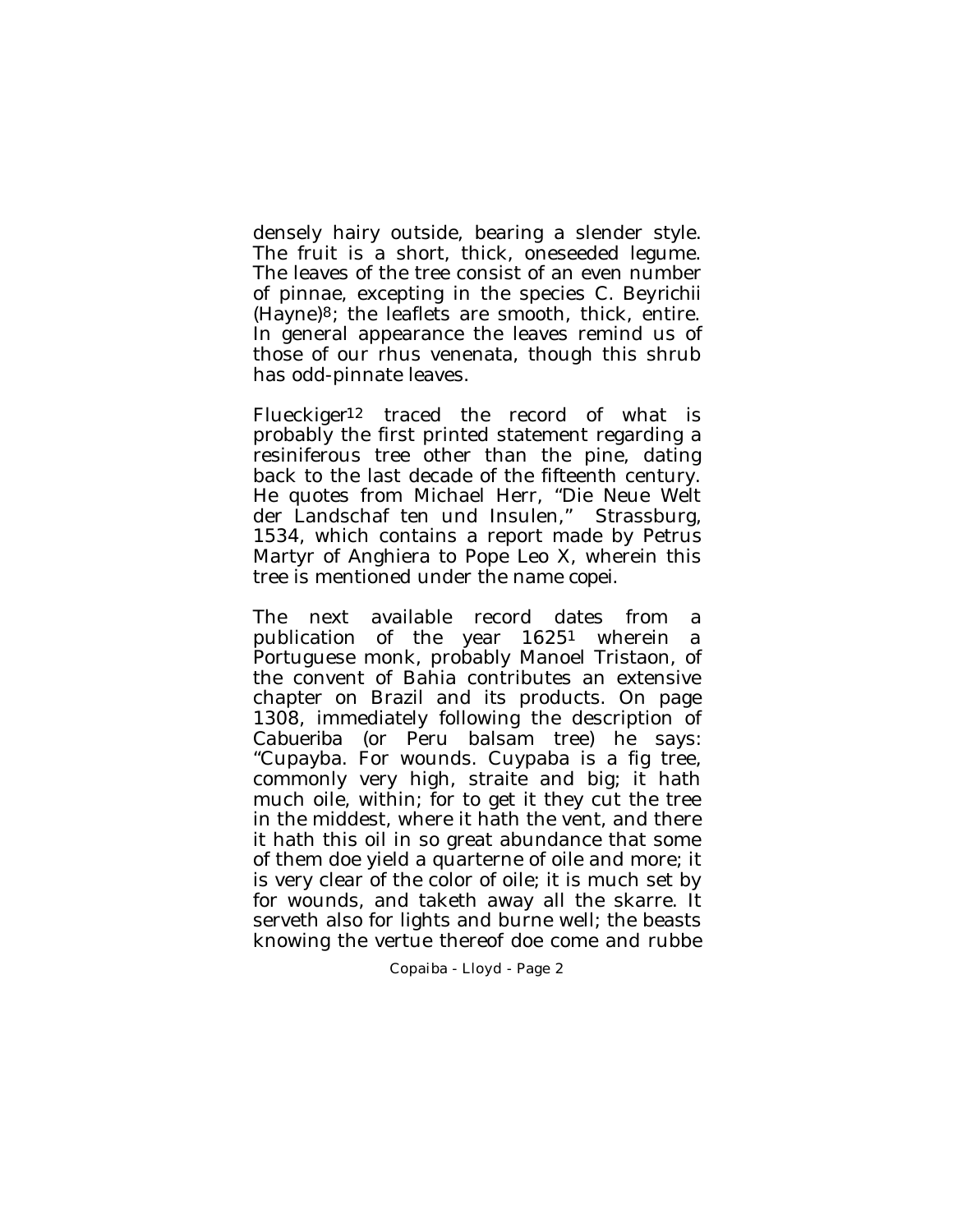themselves thereat. There are great store, the wood is good for nothing."

The first explicit description and illustration of one of the trees yielding copaiba is to be found in the joint work of Piso and Marcgrav (1648), $^2$ whose statements form the basis of the subsequent literature on the subject. In this connection it appears rather remarkable that the Pharmacopoeia Amstelodamensis, sixth edition, which antedates this publication, being of the year 1630, disinctly mentions *Balsam copae yvae*.12 Some of the statements of Piso and Marcgrav have given rise to discussion; the fact that Piso figured and described the flowers with five sepals, whereas they are now known to bear only four, being one of the points. The pod, however, is figured and described correctly, and the statement is made that it contains an edible nut, which the monkeys of the forest are very found of eating. As regards the mode of collecting the balsam, Piso2 relates that an incision is made through the bark deep into the pith, at the season of the full moon, which causes such an abundant flow of fatty and oily liquid that twelve pounds may exude in three hours. In case no oil should appear, the opening is at once closed with wax or clay, and after two weeks the yield is sufficient to make up for the delay. The fact that the resiniferous ducts in these trees often attain a diameter of one inch, as has been observed more recently by Karsten12 seems to be quite in harmony with the statement regarding the abundant yield. It is also related that frequently the balsam accumulates in these ducts and exerts pressure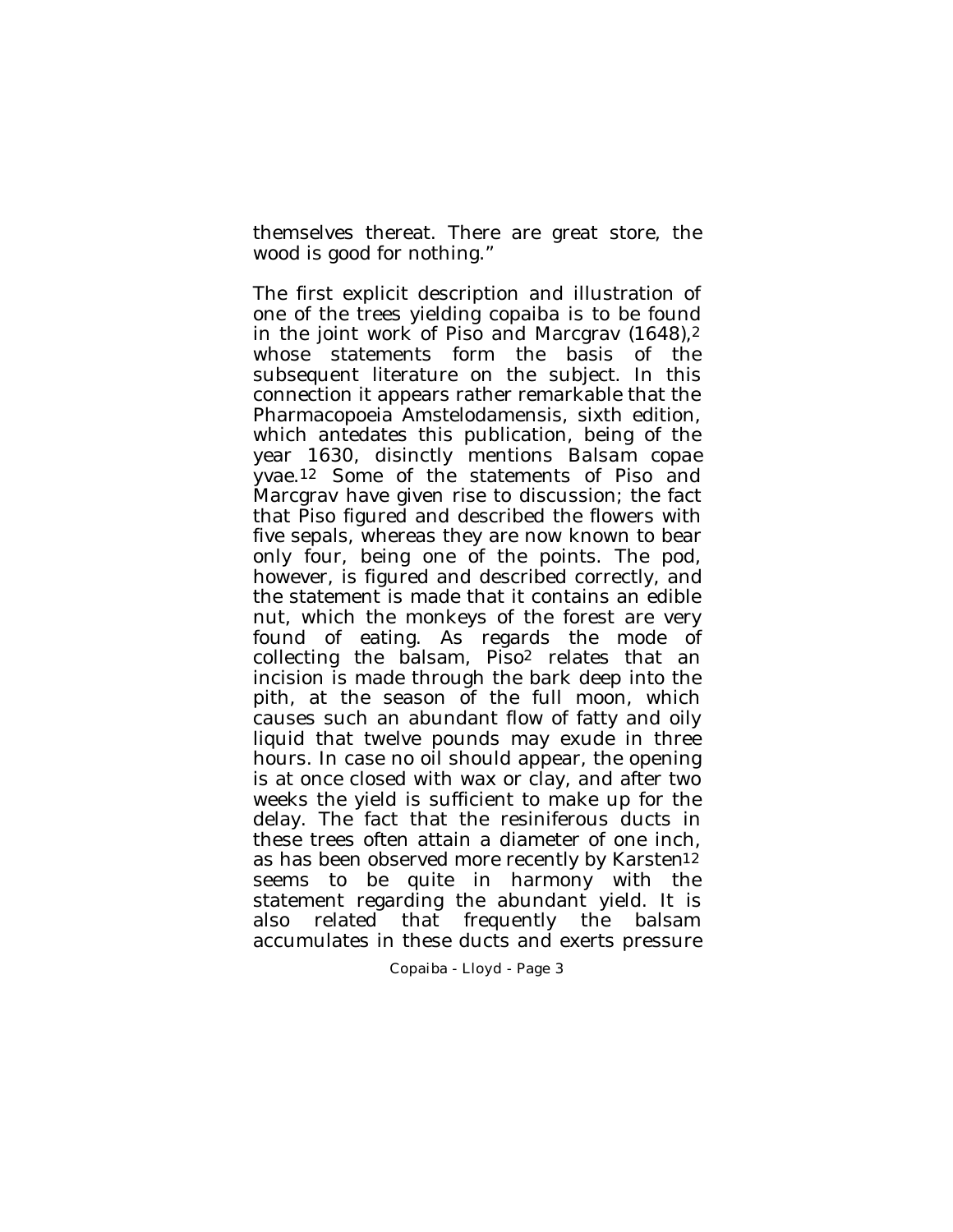enough upon the enclosing wall to burst the tree with a loud report.12 According to Piso, the copaiba tree is not very frequent in the province of Pernambuco, but thrives luxuriantly in the island of Maranhon, which he says furnishes the balsam of commerce in great quantity. He also enumerates the many medicinal virtues of the balsam, making the curious statement that its healing virtues are also experienced as an efficient means to check the flow of blood in the Jewish practice of circumcision.

Labat3 reports that in 1696 he had an opportunity to observe for the first time the tree yielding copaiba in the island of Guadeloupe. He relates in detail the manner of collecting the balsam, which he calls *huile de copau*. The vessels in which the balsam is collected are made of the fruit of the calabash, a kind of gourd. The collection, he states, takes place about three months after the rainy season; that is, in March for the countries north of the equator and in September for the countries south of this line. The balsam, he states, closes all kinds of wounds except those inflicted by gunshot. He declares it to be a powerful febrifuge, having been used with almost marvelous effect in the fever epidemics at Rennes and Nantes in 1719.

Nic. Jos. Jacquin, a noted Viennese botanist who traveled in the West Indies in Linnaeus' time, first observed the tree yielding copaiba in cultivation in the village of Le Carbet at Martinique, and subsequently (1760 and 1765) described it under the name of copaiva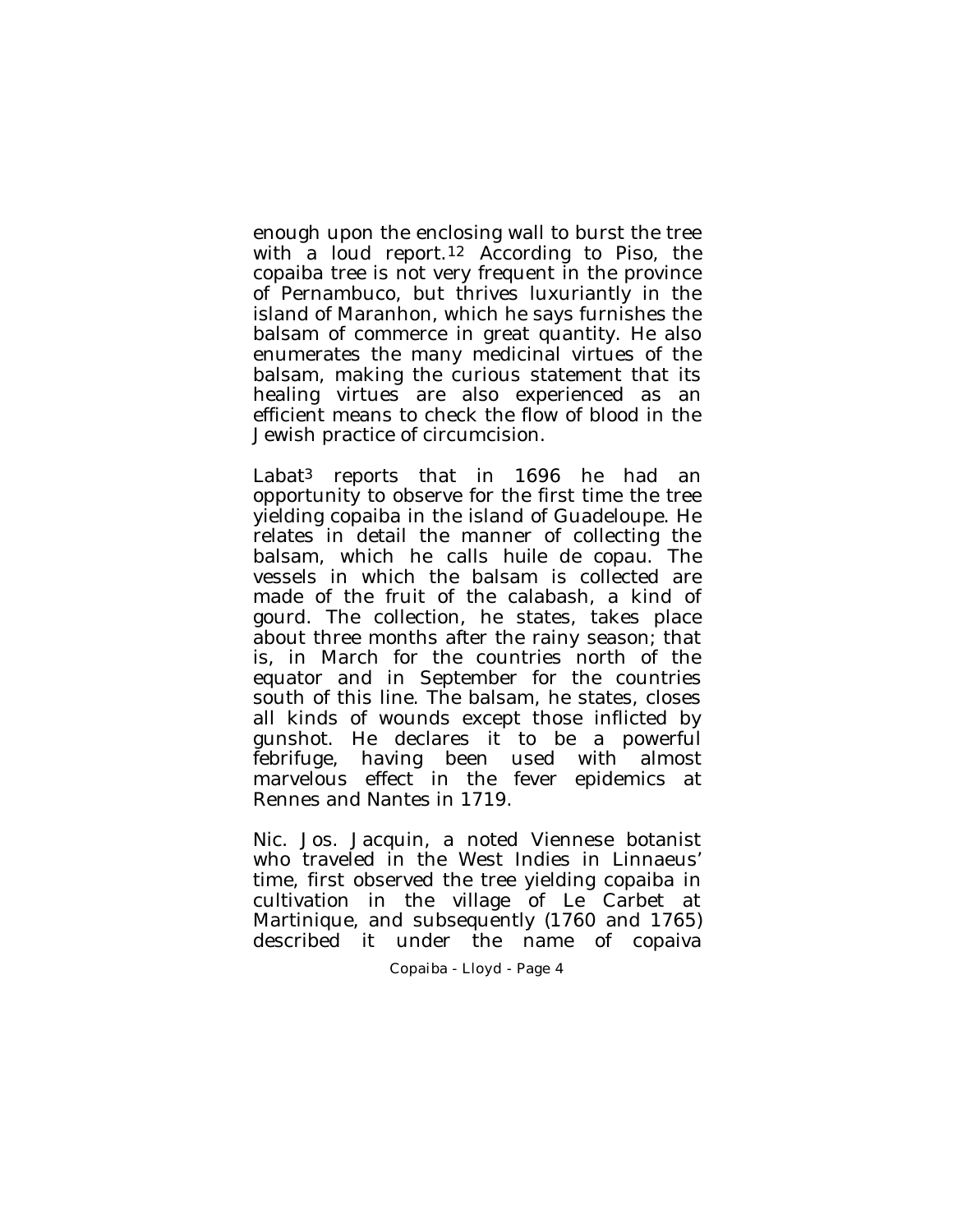officinalis.4 He states that this tree was indigenous to the continent, where it grows frequently around the town of Tolu near Carthagena promiscuously among trees yielding balsams of Tolu and Peru. Jacquin described the flowers of this tree as having four petals, and the calyx as being nonexistent; yet he considers it identical with that of Piso and Marcgrav, which is, however, emphatically denied by De Tussac in Dictionnaire des Sciences Naturelles.6

Linnaeus, in 1762, gave Jacquin's plant the name *Copaifera officinalis*.5

Until 1821 it was generally believed that *Copaifera officinalis* was the only tree yielding copaiba; in this year, however, Desfontaines added two new species, *C. guianensis* and *C. Langsdorffii*.7 At the same time Desfontaines changed the name of *C. officinalis* to *C. jacquini*, in honor of its discoverer. The fact that Jacquin's plant was foreign to Brazil and yielded a balsam of inferior quality would indicate that it could not well have been the official balsam tree, while by reason of the publication of Piso's account Brazil had been generally considered the geographical source of the official balsam. However, the name *C. officinalis* Linn., has subsequently been upheld, although the official copaiba balsam is now considered as being mainly derived from *C. Langsdorffii*, the species named by Desfontaines in 1821 in honor of Mr. Langsdorff, the Russian consul general at Rio Janeiro, from whom the specimens were obtained. This name was erroneously spelled "Lansdorffii" by Bentley and Trimen, <sup>11</sup> who thus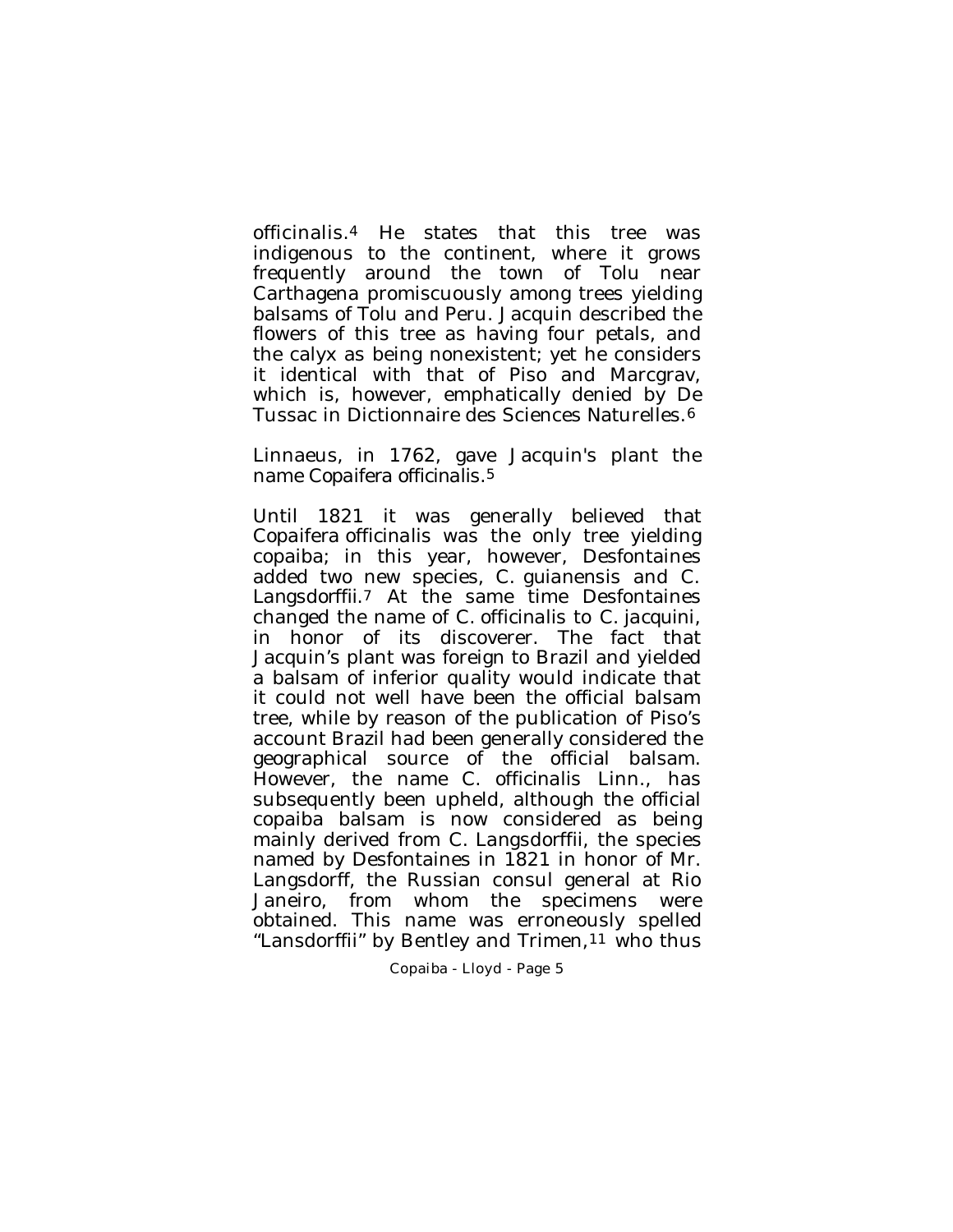perpetuated what was undoubtedly an error of print in Desfontaines' original memoir7. Soon thereafter the recorded species of copaiba increased rapidly. In 1826 Hayne (Arzney-Gewaechse)8 published and described sixteen different species, which, however, all bear resemblances, their distinctive features residing mainly in the form and the arrangement of the leaves. Hayne especially endeavors to place the species made known by Piso, the difficulty being that this ancient work stated that the wood is colored as if with minium. The only species that, in the opinion of Hayne, would answer that description is *C. bijuga*, the wood of the branches of which is pale-red, which color may appear as red in the trunk of the tree. Hayne also states that copaiva is gathered from all species known to the natives, and concludes that most of the balsam is yielded by *C. multijuga* in the province of Para, a species, however, which is now questioned.

According to Flueckiger,12 the following species are the principal sources of the copaiba of commerce:

1. *Copaifera officinalis*, L. (Guiana, Venezuela, Colombia, Trinidad).

2. *Copaifera guianensis*, Desf. (Lower Amazon, lower Rio Negro, Cayenne, Surinam.)

3. *C. coriacea*, Martius. (Bahia and Piauhy).

4. C*. Langsdorffii*, Desf. (Continental provinces of Brazil).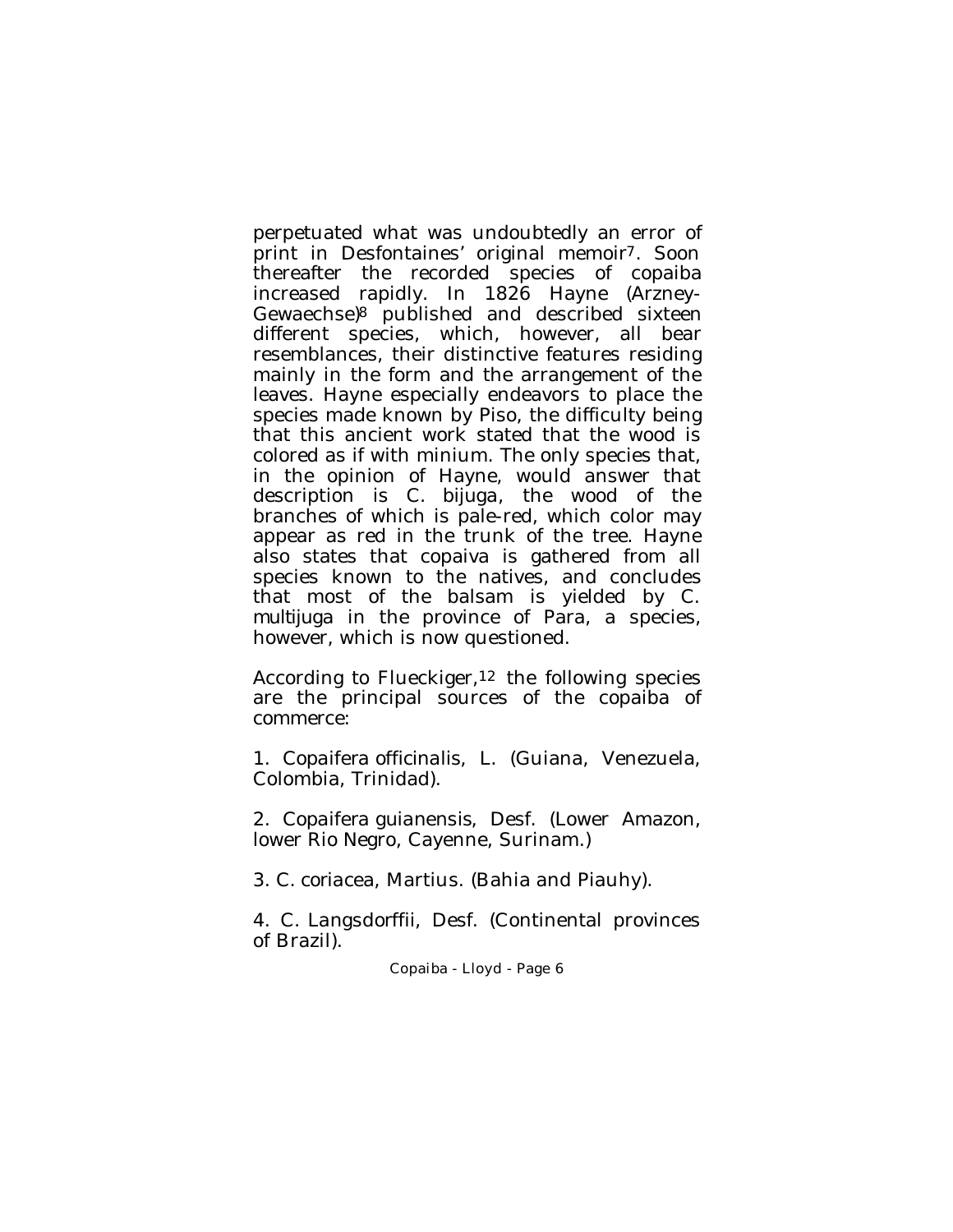The number of known species has steadily increased until now the Index Kewensis recognizes twenty three American and five African species.

The copaiba obtained from the vast territory of the Brazilian continent, along the Amazon and its tributaries, is collected in the shipping port of Para. Maranham island is also a place of export. Other shipping ports are Maracaibo and Angustura in Venezuela, Trinidad, Demerara (British Guiana), Cartagena (Colombia) and Rio de Janeiro.

The imports of copaiba into this country during a recent period were as follows:

| In 1888, pd. 12,262 | In 1891, pd. 205,480 |
|---------------------|----------------------|
| 1889, pd. 163,624   | 1892, pd. 185,280    |
| 1890, pd. 206 240   | 1893, pd. 80,000     |
| 1894, pd. 82,000    |                      |

### CONSTITUENTS AND ADULTERATIONS.

Two varieties of copaiba are distinguished in commerce: the Para variety from Brazil, a thin clear, pale aromatic, somewhat active and bitter fluid; and the Maracaibo variety from the Antilles and the adjacent parts of the continent, a thick, golden-yellow, sometimes faintly fluorescent oil, having an odor suggestive of turpentine.

Balsam of copaiba, so-called, is not a balsam in the strict sense, for the term balsam is properly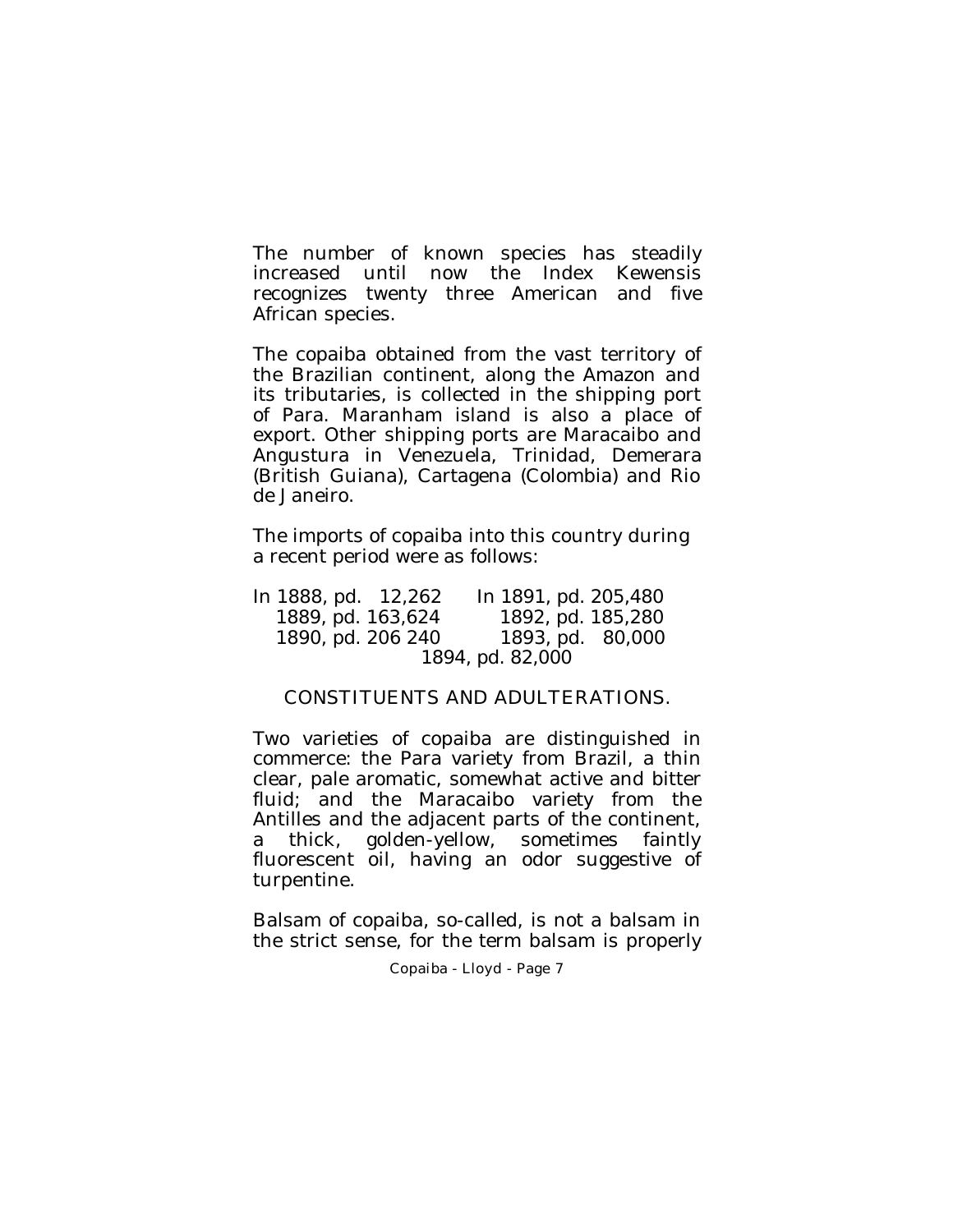applied to such resinous exudations as contain the aromatic principles benzoic or cinnamic acid, both of which are absent in copaiba. Copaiba is an oleoresin, consisting of a volatile oil, which holds a nonvolatile resin of acid properties in solution. The proportion of oil varies considerably with the different specimens, ranging from 30 to 60 per cent, sometimes being as high as 80 per cent, or even more. Both the oil and resin have been extensively investigated (see e. g. Flueckiger12). Yet the closer chemical study of the oleoresin is beset with many obstacles, owing to the difficulty of procuring authentic specimens, as well as to the great variation in the product itself, due to its being collected from different species or even different trees, and also to the possibility of sophistications not easily to be recognized.

Probably the most frequent adulteration of the balsam is that of turpentine, which is facilitated when the pharmacopeial demand calls for the more viscid variety of the balsam. The U. S. pharmacopeia mentions as the only test for this substance, that when copaiba is heated it should not evolve the odor of turpentine. The German pharmacopeia, third edition, (additions) introduces two ammonia tests for colophony (suggested by Gehe & Co.), the second, the more sensitive, being as follows: "Expel the volatile oil by heating on the water-bath, pulverize the residual resin, and disssolve one part in five parts of ammonia water. The cloudy solution should not gelatinize even after one day's standing." This test is said to detect about 10 per cent of colophony.17 In this connection,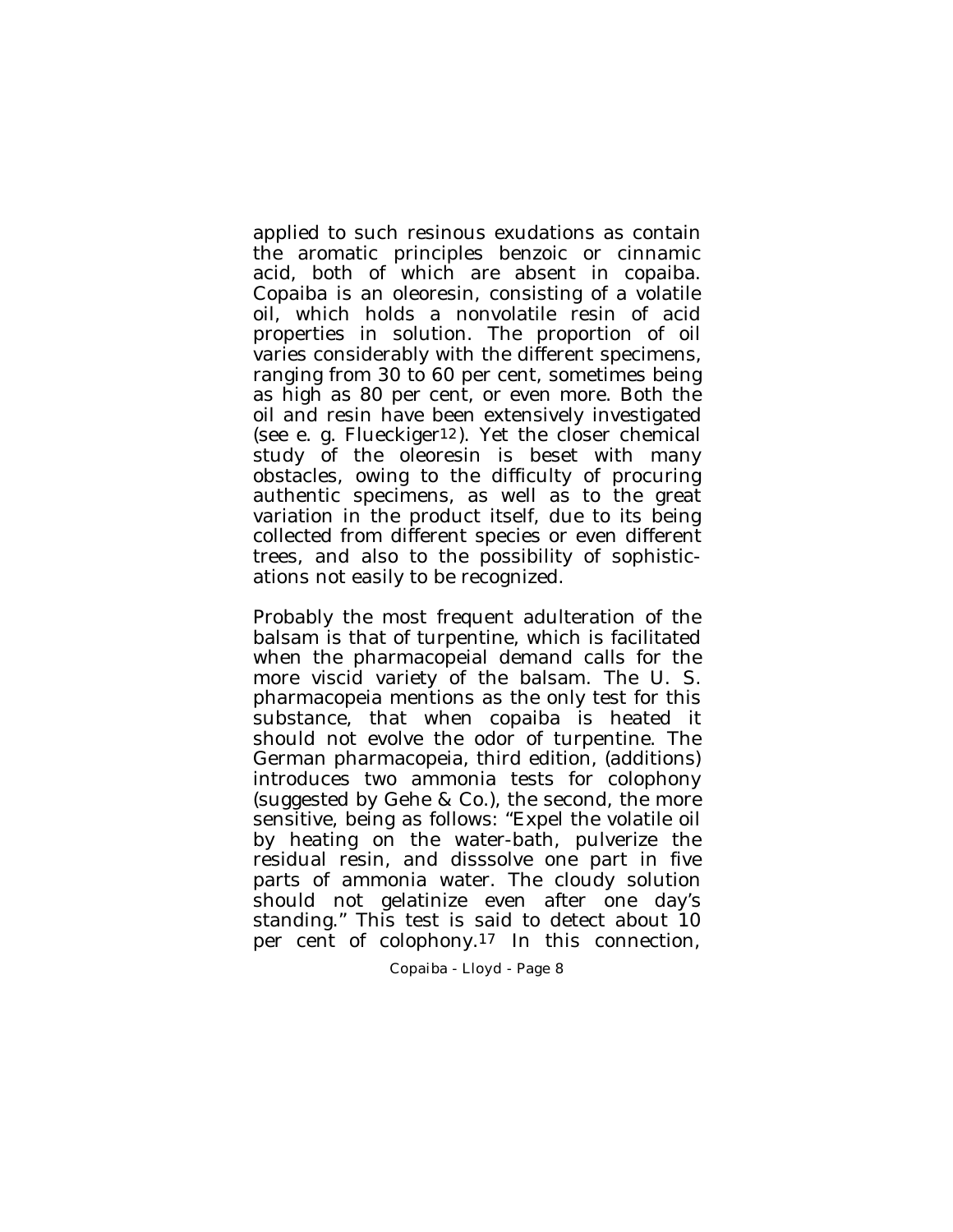however, see Bosetti, Chemiker Zeitung, 1896, p. 846.

The absence of fixed oils in copaiba is indicated, according to the U. S. pharmocopeia, if upon complete evaporation of the volatile oil, the residue, when cold, becomes amorphous, transparent and friable. One of the direct tests for castor oil is based upon its insolubility in petroleum- benzin, while copaiba, in excess of the solvent, is completely soluble, save a flocculent precipitate. However, it requires the addition of at least ten volumes of petroleumbenzin (Maisch10) for the precipitation of part of the admixed castor oil.

Another possible (perhaps probable) admixture is that of gurjun balsam, or wood-oil, obtained from various species of gigantic trees (Dipterocarpus) native to India.<sup>3</sup> \* This balsam has the property of thickening when heated to 130 deg. C., especially in closed tubes. Mr. L. F. Kebler has employed with much satisfaction the following test suggested by Messrs. Dodge and Olcott, for the presence of gurjun balsam in copaiba: "Place 1 Cc of glacial acetic acid (99. 5 per cent) in a test-tube; to this add 4 drops of pure concentrated nitric acid (s. g. 1.42), mix well; then add to this mixture, carefully, 4 drops of the balsam in question; if gurjun balsam is present, within five minutes a reddish zone will appear between the layer of balsam and the acid. On mixing the contents of the test tube well, the

<sup>3</sup> \* According to Mr. Kebler, about 80,000 pounds of gurjun balsam were imported in 1894 without any authentic information being obtainable concerning its disposition.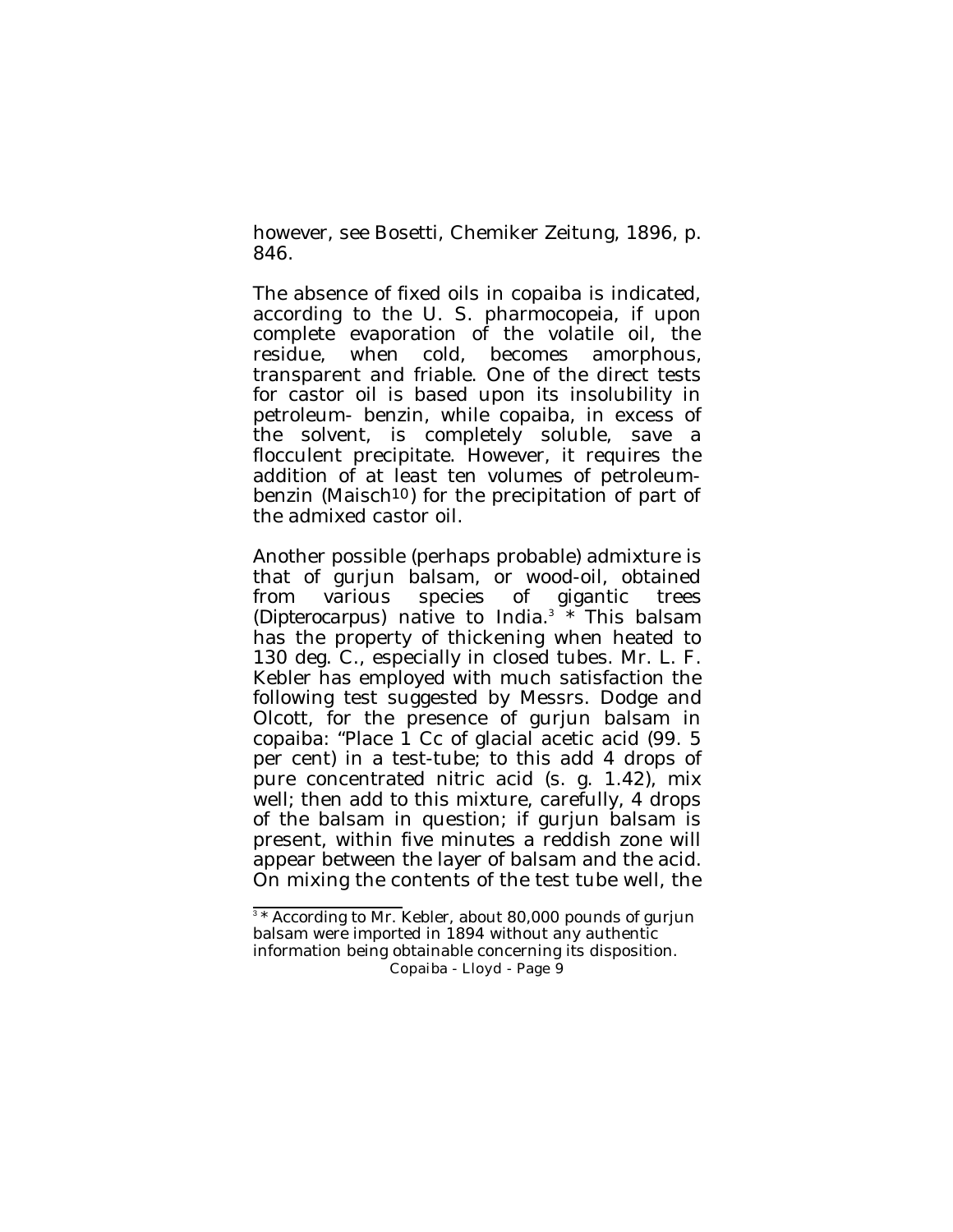whole will assume a reddish or purple color."15 Another test, by which it is claimed that 1 per cent of gurjun balsam may be detected is given by Ed. Hirschsohn,16 and consists in heating a mixture of 1 volume of the balsam, 3 volumes of 95-per-cent alcohol, and 1 gram of stannous chlorid. If gurjun balsam is present, a pink coloration appears, becoming violet-red after one-half hour, but after one hour's standing its vividness disappears.

In testing copaiba the German pharmacopeia, 1890, introduces directions for the determination of the acid number and the ester number, calculated to detect an admixture of colophony and compound ethers (or esters).

Copaiba has the property of solidifying when triturated with 6 per cent of its weight of calcined magnesia (mass of copaiba, U. S. P.). According to Roussin, the condition necessary to bring about solidification is the presence of water, either in the balsam or in the base. When both bodies are anhydrous the balsam remains liquid.9 In this connection it may be said that the process of the U. S. pharmacopeia (and of other pharmacopeias as well) for making solidified copaiba directs the magnesia to be previously triturated with a little water.

#### PHARMACOPEIAL RECORD.

As before stated, an early Amsterdam pharmacopeia mentions "*balsam copae yvae*" as early as the year 1630. Although we find the drug on record in *Pharmocopoeia Amstelaed-*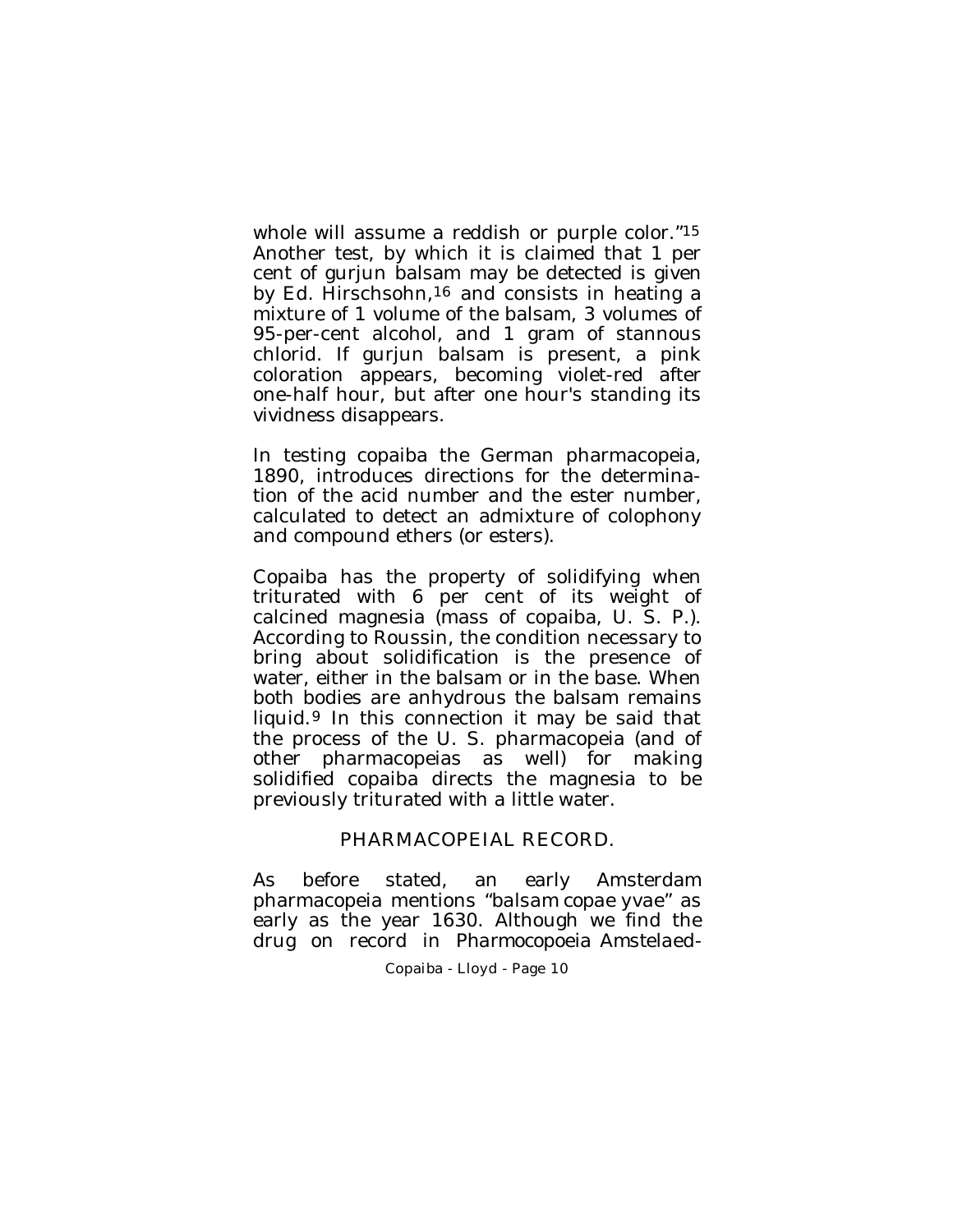*amensis Renovata*, 1726, we are unable to find it mentioned in the earlier *Pharmacopoeia Ultrajectina* of 1664.

Flueckiger12 states that to his knowledge the earliest record of the drug in English pharmacy dates back to the year 1677. Yet the London pharmacopeia of 1689 does not contain it.

The modern pharmacopeias refer the origin of the drug, which they respectively call copaiba (U. S. P.), also copaiva (Br. P.), copahu (Fr. Cod.) to several species of copaifera, especially from *Copaifera Langsdorffii* (Desf.( sometimes and, as previously stated, wrongly spelled Lansdorffii. (See Proc. Am. Phar. Asso., 1879, p. 250.)

### SUMMARY.

In closing our study on this very interesting substance (balsam of copaiba), we need scarcely remark that the work has been as unsatisfactory as it is enticing. Possibly no other drug is more unfortunate. Its uncertain origin, owing to the number of species that yield it, as well as the sophistication at home and abroad, render attempts at scientific exactness in tests a problem for the future. Unquestionably the pharmacopeia is wisely conservative in its method concerning the drug that has no precise origin and that admits of such possibilities in the line of admixtures.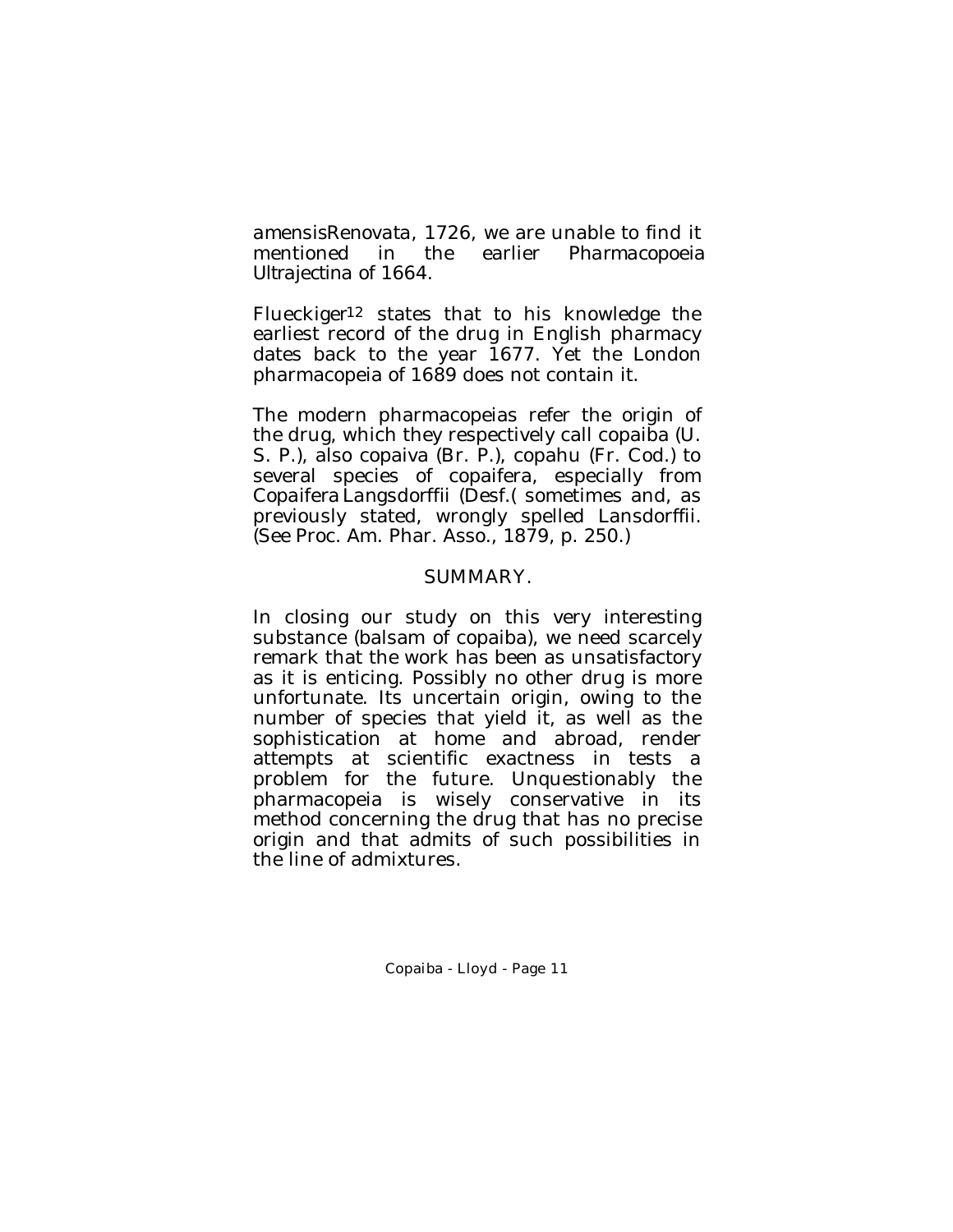### LITERATURE ON COPAIFERA OFFICINALIS.

(1) Samuel Purchas, His Pilgrimes, 5 vols., London, 1625, vol, II, p. 1308.

(2) Guil. Pisonis, De Medicina Brasiliensi, p 118; et Georgii Marcgravii Histor. Rer. Nat. Brasil , p. 181 Lugd., Bat. et Amst , 1648, 2d ed. Gul. Pisonis, De Indiae utriusque re natural. et. medica, etc., p. 118, Amstelaed., 1668.

(3) Labat, Nouveau Voyage aux Isles de l'Amerique, vol. II, p. 313-319,1724.

(4) N. J Jacquin, Enumer, Syst. Plant. Carib. Lugd. Bat., 1760 Also see Select Stirp. Americ. Historia, p. 133, Vindob., 1763.

(5) Linnaeus Spec. Plant., Vol. 1, p 557,2d ed., 1762.

(6) De Tussac, in Dictionn. des Sciences naturelles, 71 vols., Paris, 1816-1830, vol. X, p. 309-313,-1818.

(7 ) Desfontaines, Mem, Mus., Paris, vol. VII, P. 376,1821.

(8) F. G. HaVne, Darstellung & Beschr, d. Arzneygewaechse, Neue Subscr., 4th vol., Heft X., Nos. 12- 23. Leipzig, 1854.

(9) Guibourt-Planchon, Histoire des Drogues Simples, Vol. III., p. 467,1876.

(10) John M. Maisch, Note on the Detection of Castor Oil in Copaiba, Am. Journ. Pharm., 1877, p, 131.

(11) Bentley and Trimen, Med. Plants,Vol. II., No. 93, London, 1880.

(12) Flueckiger Pharmacognosie d. Pflanzen-reichs, 3d ed., p. 92-99, 1891. Also see Am. Journ. Pharm., 1876, p. 862.

(13) John C. Umney, African Copaiba, Ph. Journ. and Trans., Dec. 1691, p. 450, and Sept., 1893, p. 215. Also see

#### Copaiba - Lloyd - Page 12